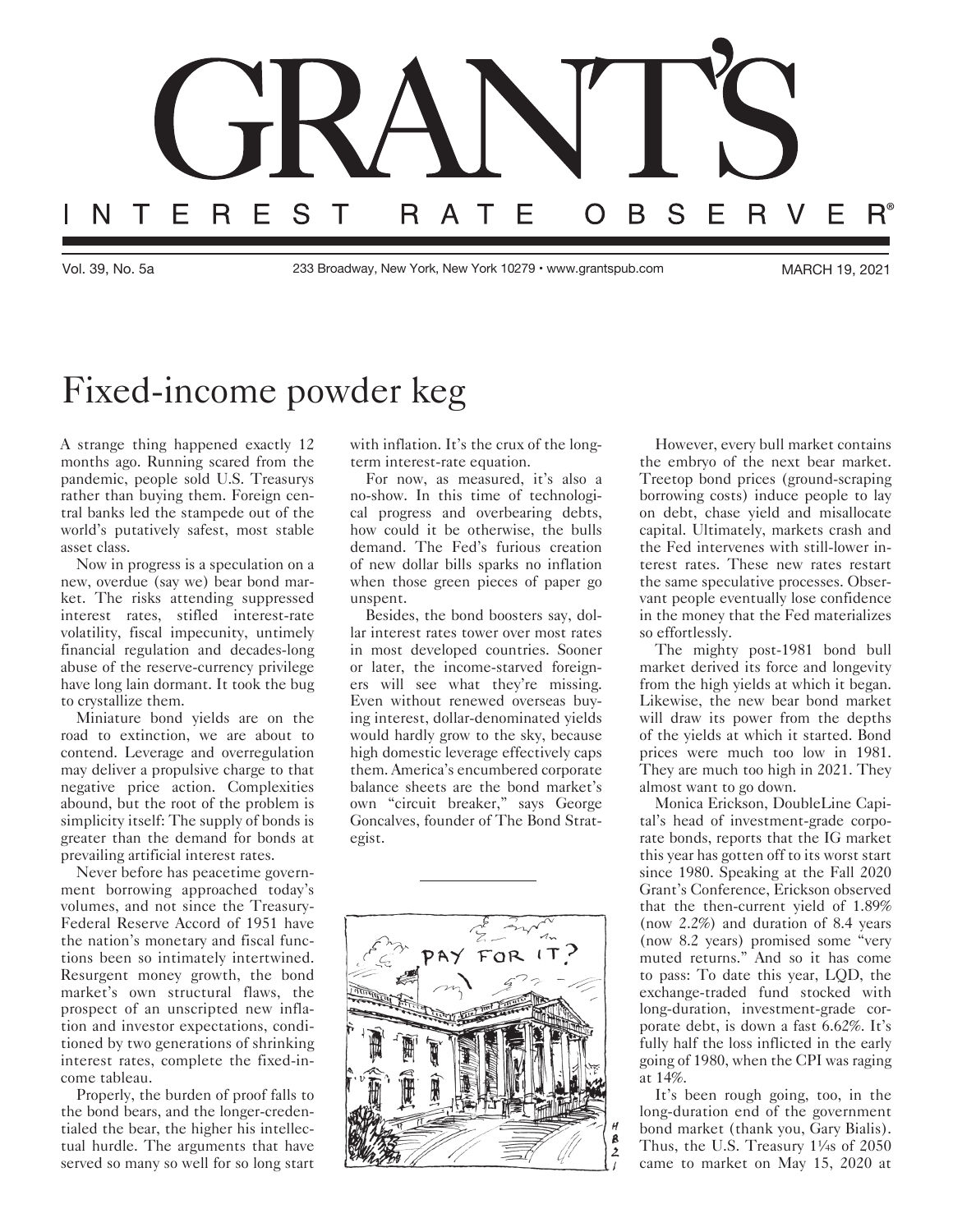

The high cost of low rates

97.73, a price to yield 1.279%. On Tuesday, the same bonds, before completing even one full trip around the sun, changed hands at 75.88, a price to yield 2.4%—and a 22% mark-to-market loss to every original investor. Rockbottom, central-bank-suppressed interest rates can persist—indeed, have persisted. But give them a reason to rise, and they oblige in a jiffy. No bond bear market can be sustained for long without inflation. But mispricing and

oversupply can drive a powerful selling squall.

The Fed has its reasons for buying \$120 billion's worth of Treasurys and mortgages every month, but not one such motive concerns valuation. Of that vital investment attribute, the central bank has stripped the market bare. In the days of hat-size interest rates, the rule of thumb was that bond yields and nominal GDP growth should align. Today's 1.6% yield on

the 10-year Treasury, however, is 6 percentage points lower than the 7% real GDP growth rate that many economists envision for the fourth quarter. Bloomberg News calls it the widest such gap since 1966.

There's another valuation rule of thumb that the government securities market also flunks. It says that the 10-year note should deliver an inflation-adjusted yield of 2%. And, in fact, since 1962, that benchmark issue has returned an average real yield of about 2¼%. At today's measured rate of inflation, however, the 1.6%-yielding Treasury earns its holder a real rate of interest of just about nothing. Nor, as others have observed before us, does the official measurement of inflation always comport with the prices that consumers actually pay.

"In February," blogs the former director of global economics research at Alliance Bernstein, Joseph Carson, "BLS-reported owners' rent increased 2% over the last 12 months. House price inflation, as reported by the Federal Housing Finance Agency, increased 11.4%. That gap of over 900 basis points exceeds the 800 basis point gap recorded during the housing bubble peak."

"Imputing prices for the cost of housing services makes the CPI a hybrid index, or a cross between a price index and a cost of living index," Carson adds. "A hybrid index is not appropriate as a gauge to ascertain price stability, especially when the hypothetical measure of owners' rent accounts for 30% of the core CPI."

In America, the Fed's lawn-level borrowing costs have facilitated the runup of the gross public debt to today's \$28 trillion, from the \$1 trillion in the fourth quarter of 1981. During the bigborrowing Reagan years, yields halved and the public debt tripled. But the halving began, on the 30-year portion of the yield curve, at 15%, not 1¼%. In recent years, it's the Fed's vast hospitable balance sheet that's made fiscal ruination affordable.

Even so, the bonds have to go somewhere. Post-crisis regulation took the too-big-to-fail banks out of the business of trading and warehousing the public debt. The balance-sheet capacity of the primary government dealers, the bank subsidiaries that face the Fed and bid for bonds and bills in Treasury auctions, is stretched. Nonregulated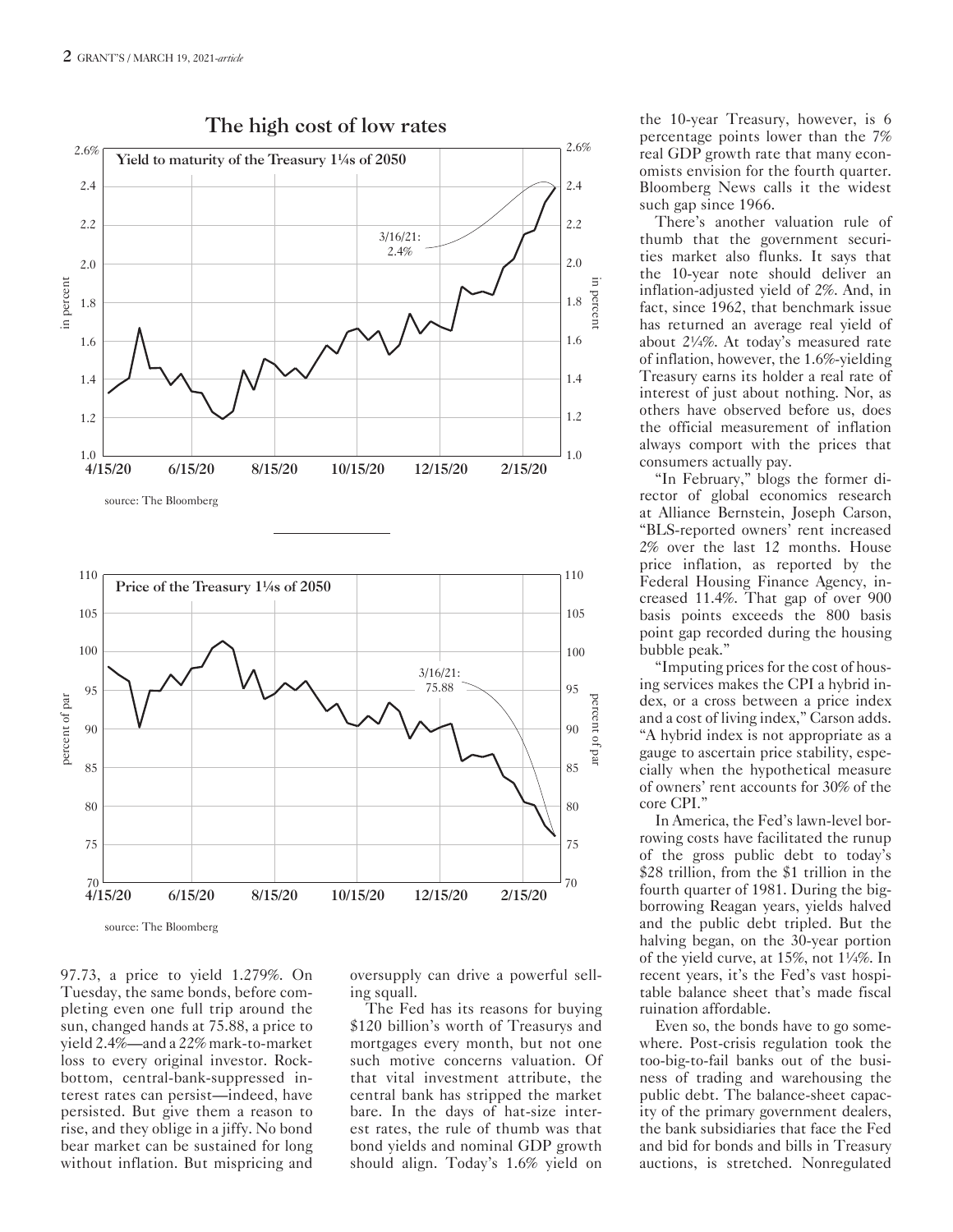

sources: Office of Budget and Management, Treasury

entities—hedge funds, for instance have stepped into the breech.

"Treasury debt held by the public (including the Federal Reserve) relative to GDP rose from 40% in 2008 to more than 110% in the second quarter of 2020," write Nellie Liang and Pat Parkinson in their excellent essay, "Enhancing Liquidity of the U.S. Treasury Market Under Stress" (available for free online).

At the same time, agency debt and corporate bonds have been increasing in line with GDP. The sum of Treasury, agency and corporate debt now equals 2 times GDP, up from about 1.4 times in 2008. In addition, corporate bonds have grown much more rapidly than bank loans to businesses. Bonds issued by nonfinancial businesses rose, in nominal terms, from \$355 billion in 1980 to \$6.38 trillion in 2020, while business loans from depository institutions grew more slowly, from \$206 billion to \$1.34 trillion, over that same period.

Last October, Randal Quarles, the Fed's vice chairman of supervision, made news by musing out loud about the incapacity of the Treasury market to absorb flyaway Treasury issuance, but Darrell Duffie, a financial economist at the Stanford University Graduate School of Business, had scooped him in June with an essay entitled "Still the World's Safe Haven?" (Also yours for the asking online.)

"The Treasury market," Duffie concludes, "appears to have outgrown the capacity of dealers to safely intermediate the market on their own balance sheets, raising questions about the future safe-haven status of U.S. Treasurys and concerns over the cost to taxpayers of financing growing federal deficits."

The pinch of normal borrowing costs provided a kind of check on government extravagance in the days of normal interest rates (say, between 4% and 5%). A dollar convertible into gold on demand by foreign public creditors represented an earlier impediment to overdoing it. Perhaps more important than even those financial guardrails (the latter now 50 years in the rearview mirror) was an old-fashioned sense that the integrity of the public credit was deserving, at least, of lip service. What has succeeded this broadly diffused rhetorical conservatism is today's bipartisan embrace of a crude form of Modern Monetary Theory.

And while it can't be said that Paul Volcker's three immediate predecessors at the Federal Reserve succeeded in containing, let alone preventing, the Great Inflation of the 1970s, William McChesney Martin, Arthur Burns and G. William Miller at least didn't root it on. Perhaps Jerome Powell or his successors will rise to the occasion if the CPI escapes from the statistical cage that modern economics have built to contain it, but that critical work will be no easier for the many years the Fed has spent trying to talk inflation higher.

"I don't think it's a significant risk," said the Treasury Secretary, and former Fed chair, Janet Yellen, referring to inflation, in an appearance on ABC's "This Week" on Sunday. "And if it materializes, we will certainly monitor for it, but we have tools to address it." Will the Fed prove as aggressive a seller of Treasurys, should that prove necessary, as it has been a buyer? The answer perhaps has less to do with "the tools" than with the will.

. . .

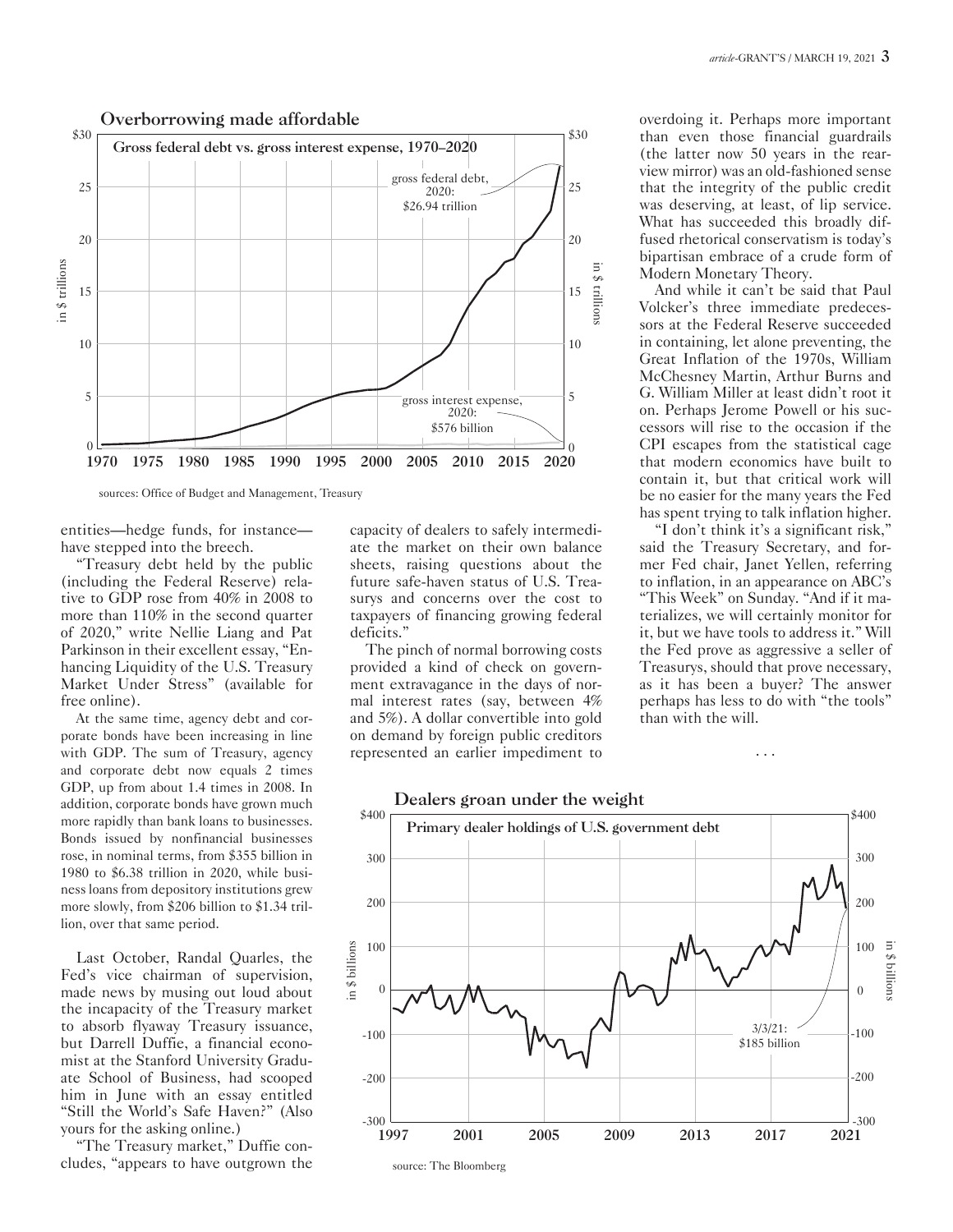

We all have our opinions about inflation and the politics of public borrowing. The investor is on firmer ground in observing that today's bond market is uniquely vulnerable to rising yields. Relentless supply, inadequate private warehousing capacity and a highly leveraged investor base are among the top risks. There are others.

In March 2020, according to Federal Reserve Governor Lael Brainard, foreign institutions dumped some \$400 billion's worth of U.S. government securities on a market that truly didn't want them. Perhaps rising dollar interest rates will send the income-starved foreigners running back to America, but overseas holdings of Treasurys, as a share of total Treasurys outstanding, have been dwindling since 2015. In the first quarter of 2019, the Treasury's Office of Debt Management pointed out, the dollar's share of worldwide foreign-exchange reserves, then 62%, had peaked at 72% in 2000. This publication can think of better things to do with \$60,000 than to buy a bitcoin, but the crypto bulls can read the moneysupply statistics, too (that is, such statistics as the Fed chooses to continue to publish—see pages 6 and 7).

Intrusive post-2009 financial regulation presents another potential source of fixed-income turmoil. Slamming shut the barn door of the Great Financial Crisis, regulators and legislators commanded the guilty bankers of 2008 to lay in hundreds of billions of dollars

of idle balances to satisfy a new "supplementary leverage ratio."

Suffice it to say that, pre-crisis, regulations treated Treasurys and deposits at the local Federal Reserve Bank as if they were risk-free, but post-crisis reforms reversed course. The new rule required that reserves be posted against even these formerly unimpeachable assets. Then came the Covid panic and still another rethink, this one concluding with the exemption of Treasurys and Fed deposits from SLR reserve requirements. If you are still with us, the regulators must decide by April 1 whether to extend this exemption or to revert to the more stringent and contractionary pre-Covid rules. Betting is that the regulatory authorities will order the extension—the bond market needs the balance-sheet capacity.

The convergence of big deficits with taut regulation has made for recurrent bouts of disorderly price action. "The seven-year [Treasury] auction size is 220% from where it was in 2018," Ryan Hall, a rates trader at Capital Group, tells *Grant's*. "We went from \$28 billion a month to \$62 billion a month." In effect, adds Hall, "We've doubled the flood and halved the size of the bucket to bail it with."

No small part of Hall's bucket are the aforementioned primary government-bond dealers. The graph plots dealers' surging inventories. They look big, and they are big, except in relation to the booming growth of the marketable public debt. "At the same time," again to borrow from the paper by Liang and Parkinson,

the share of Treasury securities held by funds that are reliant on the ability to quickly sell Treasurys for liquidity has risen. In 2019, open-end mutual funds held 12% of Treasury securities outstanding, and hedge funds held 9%, indicating a greater risk of a surge in liquidity demand in stress periods. In addition, the increase in trading by proprietary trading funds (PTFs) may make the Treasury markets more vulnerable to a sharp pullback in market liquidity in times of stress, even though market liquidity is ample in normal periods. PTFs now account for nearly half of the daily volume in the inter-dealer market on typical days.

The atypical days are the problem, Liang and Parkinson add. Hedge funds provide liquidity when the sun shines but withdraw in heavy weather. More and more, the Fed is the indispensable fiscal presence. Its bond bid is large and unconditional.

There are lots of ideas for improving the structure of the Treasury market. Reform-minded scholars—they include Duffie, Parkinson and Liang (the last-named being President Joe Biden's nominee to serve as Under Secretary of the Treasury for Domestic Finance) suggest a standing Fed repo facility to assure market liquidity and a centralized clearing system to economize on the capital now absorbed by warehousing homeless Treasury securities.

But such proposals are in the early discussion phase, so the market in place is the market we have. And not a true market at that, but an administered one, repressed with respect to price and volatility alike.

A like-minded friend describes the troublesome consequences of this arrangement:

When you suppress one market artificially, as they have the rate market, the volatility that is normally expressed there—wants to be expressed there—goes somewhere else. It can go into currencies and go into equities and go into commodities. But it's unnatural to have that kind of suppression in a market that wants to move naturally, fundamentally, in one direction. And so, something's going to happen. Even if they put yield-curve control in place and they keep the 10-year well below 2% or 2.5%, which are long-term, normal levels, it's un